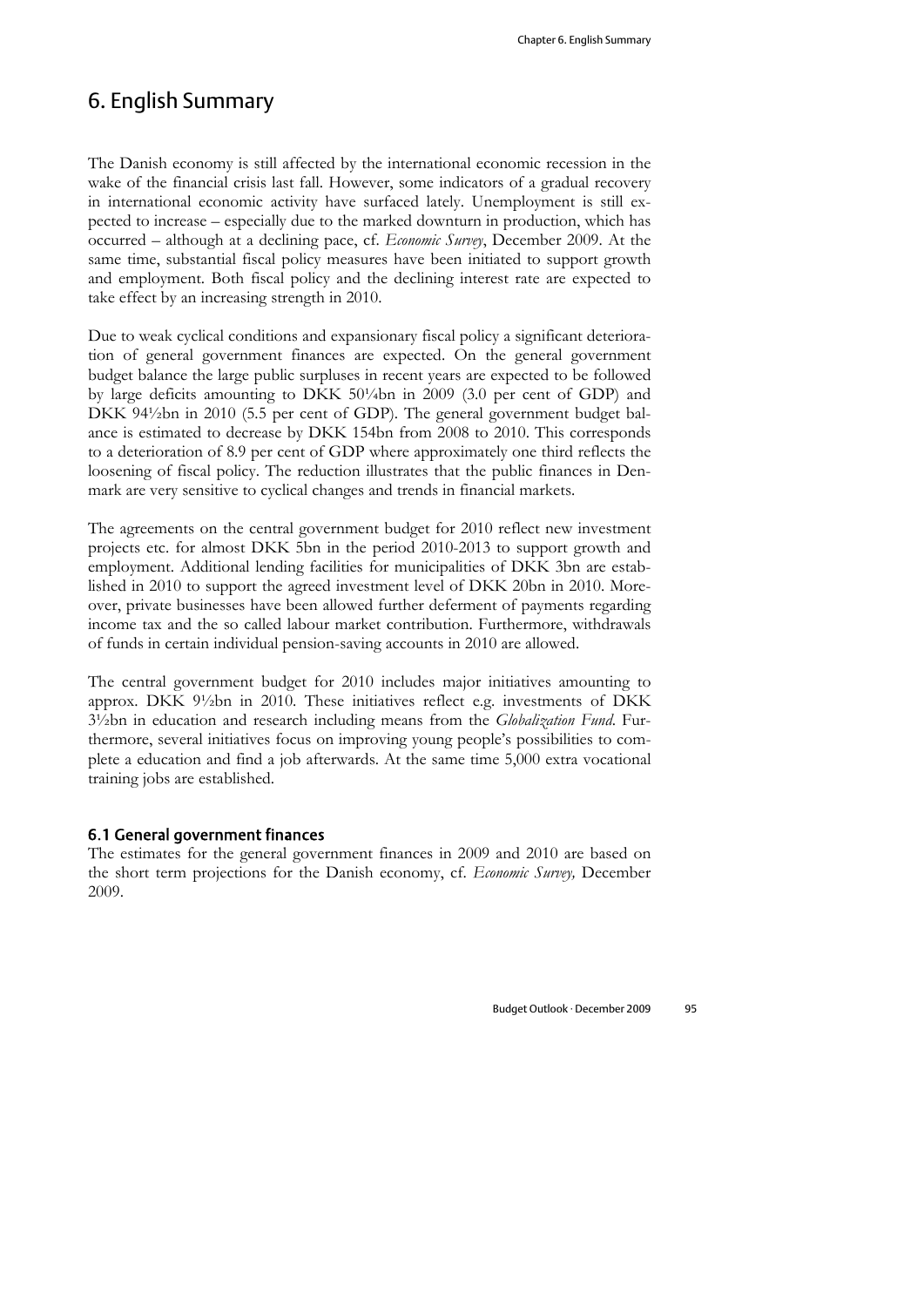The estimates for 2009 are derived from the central government budget for 2009, an updated status for the central government spending in 2009 and the local government budgets for 2009. Regarding 2010 the estimates are based on the central government budget for 2010 as well as the agreements with the local governments on the economy in 2010. Furthermore, the estimates reflect the political agreements settled in the spring of 2009 e.g. the *Spring Package 2.0* including a tax reform which will be phased in starting in 2010.

With respect to 2011 the estimates are primarily based on technical assumptions in line with the 2015-plan.

According to revised data for the general government finances from Statistics Denmark the general government surplus amounted to DKK 593/4bn in 2008 corresponding to 3.4 per cent of GDP, *cf. table 6.1*.

| General government budget balance, 2004-2011 |        |        |        |        |         |         |                                                                                                                                                                                                               |  |  |  |
|----------------------------------------------|--------|--------|--------|--------|---------|---------|---------------------------------------------------------------------------------------------------------------------------------------------------------------------------------------------------------------|--|--|--|
| 2004                                         | 2005   | 2006   | 2007   | 2008   | 2009    | 2010    | 2011                                                                                                                                                                                                          |  |  |  |
|                                              |        |        |        |        |         |         |                                                                                                                                                                                                               |  |  |  |
| 27.3                                         | 77.1   | 81.5   | 75.1   | 59.5   | $-33.5$ | $-86.3$ |                                                                                                                                                                                                               |  |  |  |
| 27.7                                         | 77.6   | 82.3   | 80.6   | 59.8   | $-50.3$ | $-94.4$ | $-79.0$                                                                                                                                                                                                       |  |  |  |
| 27.8                                         | 82.7   | 89.7   | 85.1   | 67.2   |         |         |                                                                                                                                                                                                               |  |  |  |
| $-0.3$                                       | $-5.5$ | $-7.8$ | $-4.5$ | $-7.0$ |         |         |                                                                                                                                                                                                               |  |  |  |
| 0.2                                          | 0.4    | 0.3    | 0.0    | $-0.3$ |         |         |                                                                                                                                                                                                               |  |  |  |
|                                              |        |        |        |        |         |         |                                                                                                                                                                                                               |  |  |  |
| 1.9                                          | 5.0    | 5.0    | 4.8    | 3.4    | $-3.0$  | $-5.5$  | -4.4                                                                                                                                                                                                          |  |  |  |
|                                              |        |        |        |        |         |         |                                                                                                                                                                                                               |  |  |  |
|                                              |        |        |        |        |         |         | The specification of the central and local government budget balances does not fully reflect that the<br>central government through transfers to local governments bears the risk of fluctuations in expendi- |  |  |  |

The general government deficits for 2009 and 2010 are estimated at DKK 501/4bn (3.0 per cent of GDP) and 94½bn (5.5 per cent of GDP) respectively. Thus the general budget balance is reduced by DKK 154bn from 2008 to 2010 corresponding to a reduction of 8.9 percentage points of GDP. In 2011 a deficit of DKK 79bn is estimated amounting to 4.4 per cent of GDP.

tures and revenues due to the business cycles.

The considerable shift in the budget balance reflects that public finances in Denmark are very sensitive to cyclical conditions and trends in financial markets. However, approximately one third of the reduction is due to discretionary fiscal policy including growth in public consumption and investment expenditures together with lower personal taxes in both 2009 and 2010 due to the 2007 tax agreement and the tax reform contained in the *Spring Package 2.0*. Moreover, weak cyclical conditions reduce the budget balance through increasing expenditures (e.g. unemployment benefits) and decreasing tax revenues (e.g. VAT and income taxes).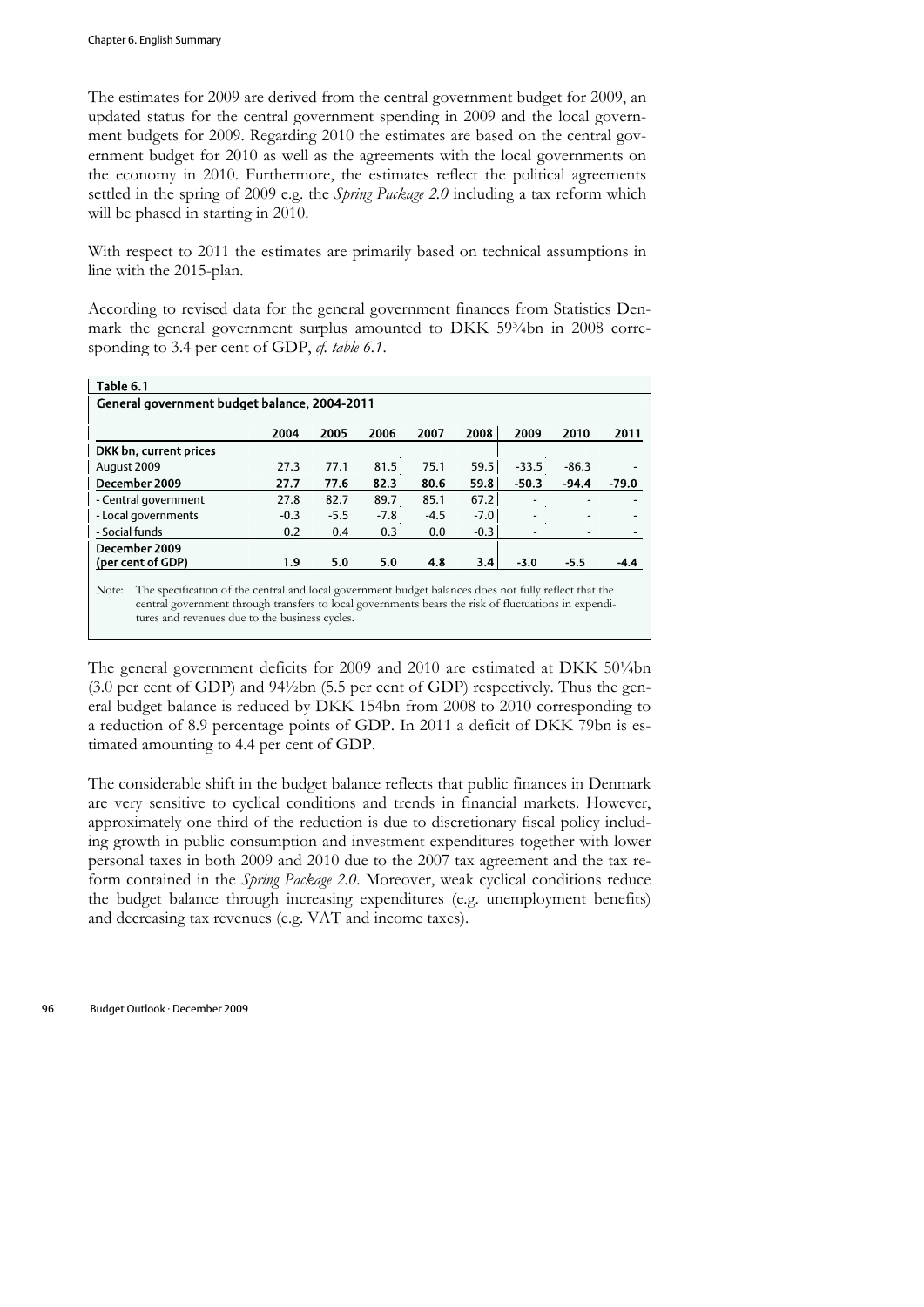The budget balance deficits in 2010 and 2011 are expected to exceed the reference value of 3 per cent of GDP in the *Stability and Growth Pact* of the European Union. EU Member States with general government deficits exceeding the 3 per cent of GDP reference value of the *Stability and Growth Pact* receive a recommendation adopted by the EU Council of Finance Ministers. A recommendation implies that the Council requests the Member State to implement structural balance improvements of at least ½ per cent on average annually in order to bring the actual deficit below 3 per cent of GDP within a given deadline. Most EU countries are expected to have deficits exceeding 3 per cent of GDP during the economic recession, and a majority of countries have received a recommendation already in 2009. In light of the government budget balance forecasts Denmark is expected to receive a recommendation in 2010.

Since the August projection Statistics Denmark has revised the data on general government finances in 2008 and in addition incorporated revised methods for the period 1989-2008. The revised surplus amounts to DKK 59¾bn in 2008 which is marginally higher than the August figures, *cf. table 6.2 and annex 1*. The upward revision is mainly due to reduced subsidies, additional revenues from the pension yield taxation and lower net interest expenditures, while reduced revenues from personal income taxes and higher public investment and consumption expenditures lower the surplus.

| Revision of the general government budget balance from August to December |        |         |        |  |  |  |  |  |  |
|---------------------------------------------------------------------------|--------|---------|--------|--|--|--|--|--|--|
|                                                                           | 2008   | 2009    | 2010   |  |  |  |  |  |  |
| DKK bn, current prices                                                    |        |         |        |  |  |  |  |  |  |
| North Sea oil and gas exploration activities                              | 0.0    | 0.0     | 2.0    |  |  |  |  |  |  |
| Corporate taxes excluding North Sea oil and gas exploration activities    | 0.0    | $-0.8$  | $-0.7$ |  |  |  |  |  |  |
| Pension yield taxation                                                    | 3.0    | $-0.1$  | 2.8    |  |  |  |  |  |  |
| Labour market contribution                                                | $-0.3$ | $-1.1$  | $-0.4$ |  |  |  |  |  |  |
| Personal taxes etc.                                                       | $-3.2$ | $-6.2$  | 0.9    |  |  |  |  |  |  |
| Value Added Tax                                                           | 0.2    | $-3.9$  | $-6.1$ |  |  |  |  |  |  |
| Vehicle registration tax                                                  | 0.0    | $-1.0$  | $-1.4$ |  |  |  |  |  |  |
| Other taxes and duties                                                    | 0.0    | $-0.5$  | $-0.1$ |  |  |  |  |  |  |
| Public consumption expenditures                                           | $-0.8$ | $-1.7$  | $-2.0$ |  |  |  |  |  |  |
| Public investment expenditures                                            | $-0.8$ | $-0.3$  | $-1.4$ |  |  |  |  |  |  |
| Income transfers                                                          | $-0.1$ | 0.3     | $-1.0$ |  |  |  |  |  |  |
| <b>Subsidies</b>                                                          | 1.1    | $-2.2$  | $-1.1$ |  |  |  |  |  |  |
| Net interest expenditures and dividends                                   | 2.6    | 3.3     | 1.8    |  |  |  |  |  |  |
| Other expenditures and revenues                                           | $-1.3$ | $-2.7$  | $-1.5$ |  |  |  |  |  |  |
| Total revision of general government budget balance                       | 0.3    | $-16.9$ | $-8.2$ |  |  |  |  |  |  |

and positive numbers imply increases in the surplus due to increased revenues or decreased expenditures.

Compared to the August estimates the general government budget deficit is adjusted upwards by approx. DKK 17bn in 2009 and DKK 8¼bn in 2010. The larger budget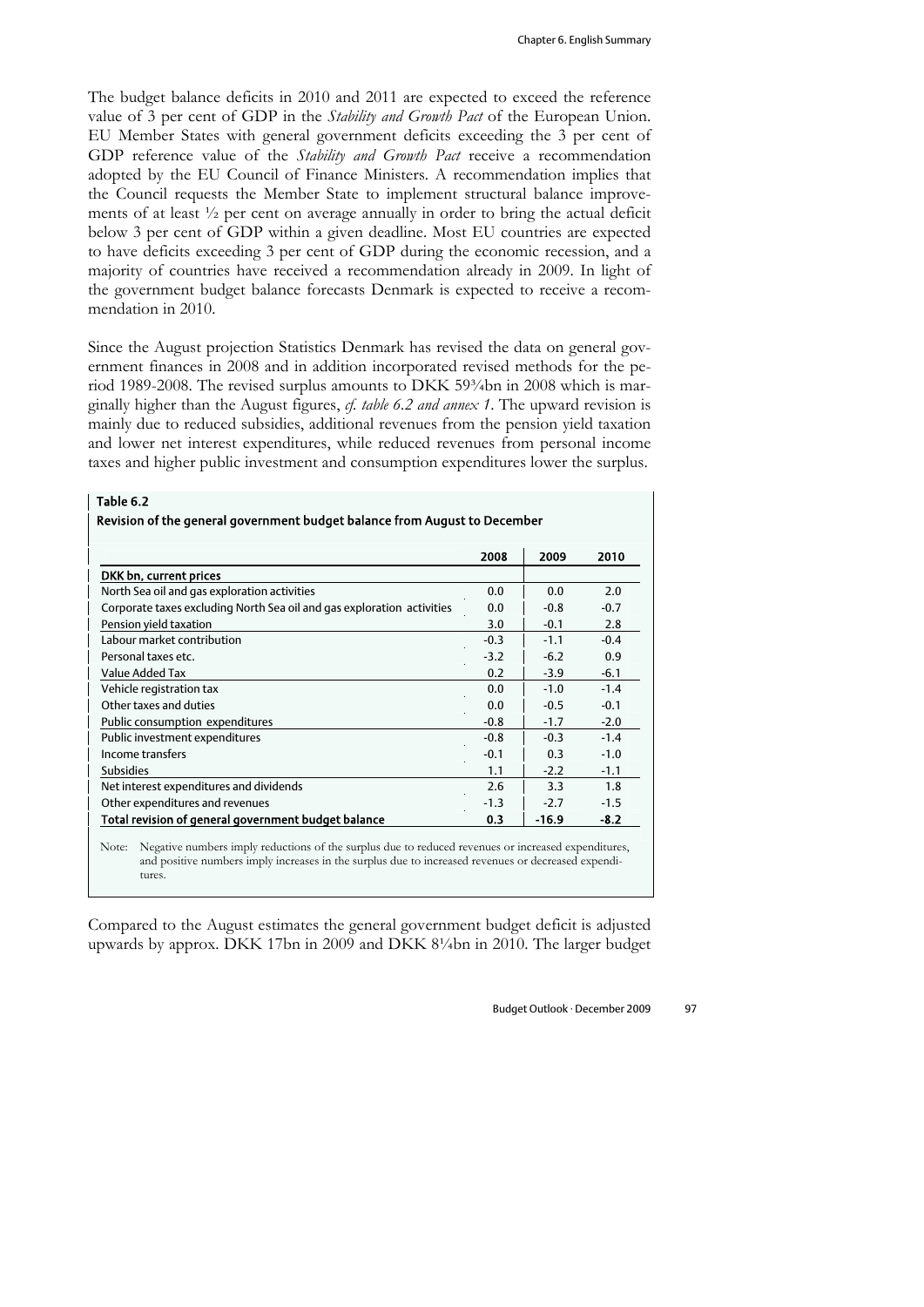deficits are caused by both weaker cyclical conditions which lower the estimated revenues from e.g. VAT and a further loosening of fiscal policy including increased public expenditures on consumption, investments and subsidies.

Compared to the August projection *the revenues from the North Sea activities* are more or less unchanged in 2009 and adjusted upwards by DKK 2bn in 2010. The adjustment is mainly due to an upward adjustment of the oil prices (measured in DKK) of 7.6 per cent in 2010.

*The corporate tax* revenues excluding the North Sea activities are adjusted downwards by DKK <sup>3</sup>/<sub>4</sub>bn in both 2009 and 2010 primarily due to weaker cyclical conditions.

The revenues from *the pension yield taxation* are more or less unchanged in 2009, but have been upward adjusted by DKK 2<sup>3</sup>/<sub>4</sub>bn in 2010 mainly due to a downward adjustment of long term interest rates on bonds in 2010.

The revenues from *personal taxes etc. and labour market contribution* are lowered by DKK 7¼bn in 2009. This is partly due to decreasing interest rates are assumed to affect the households' interest expenses at a slower pace than previously estimated. The estimate for 2010 is more or less unchanged relative to the projection in August.

*Revenues from the VAT* are adjusted downwards by DKK 4bn in 2009 and DKK 6bn in 2010 in light of lower private consumption, including car purchases. Consequently estimated revenues from *the vehicle registration tax* are lowered by DKK 1bn in 2009 and DKK 1½bn in 2010.

The nominal *public consumption* expenditures are increased by DKK 1<sup>3</sup>/4bn in 2009 and DKK 2bn in 2010 since the August estimates. This reflects e.g. additional expenditures on education and active labour market schemes in 2009 and more generally the central government budget for 2010.

Since August the estimates for *public investment* expenditures are increased by DKK  $\frac{1}{4}$  bn in 2009 and DKK 1 $\frac{1}{2}$ bn in 2010. With respect to 2010 this is due to the growth initiatives incorporated in the central government budget for 2010.

The expenditures on *income transfers* are downward adjusted by DKK ¼bn in 2009 compared to the August projection and upward adjusted by DKK 1bn in 2010. The higher expenditures in 2010 reflect unemployment benefits due to higher estimated unemployment in 2010.

The *subsidies* have been upward adjusted by DKK 2¼bn in 2009 and DKK 1bn in 2010. Among other things the additional expenditures stems from the *Business Package* in 2009 and initiatives in the central government budget for 2010.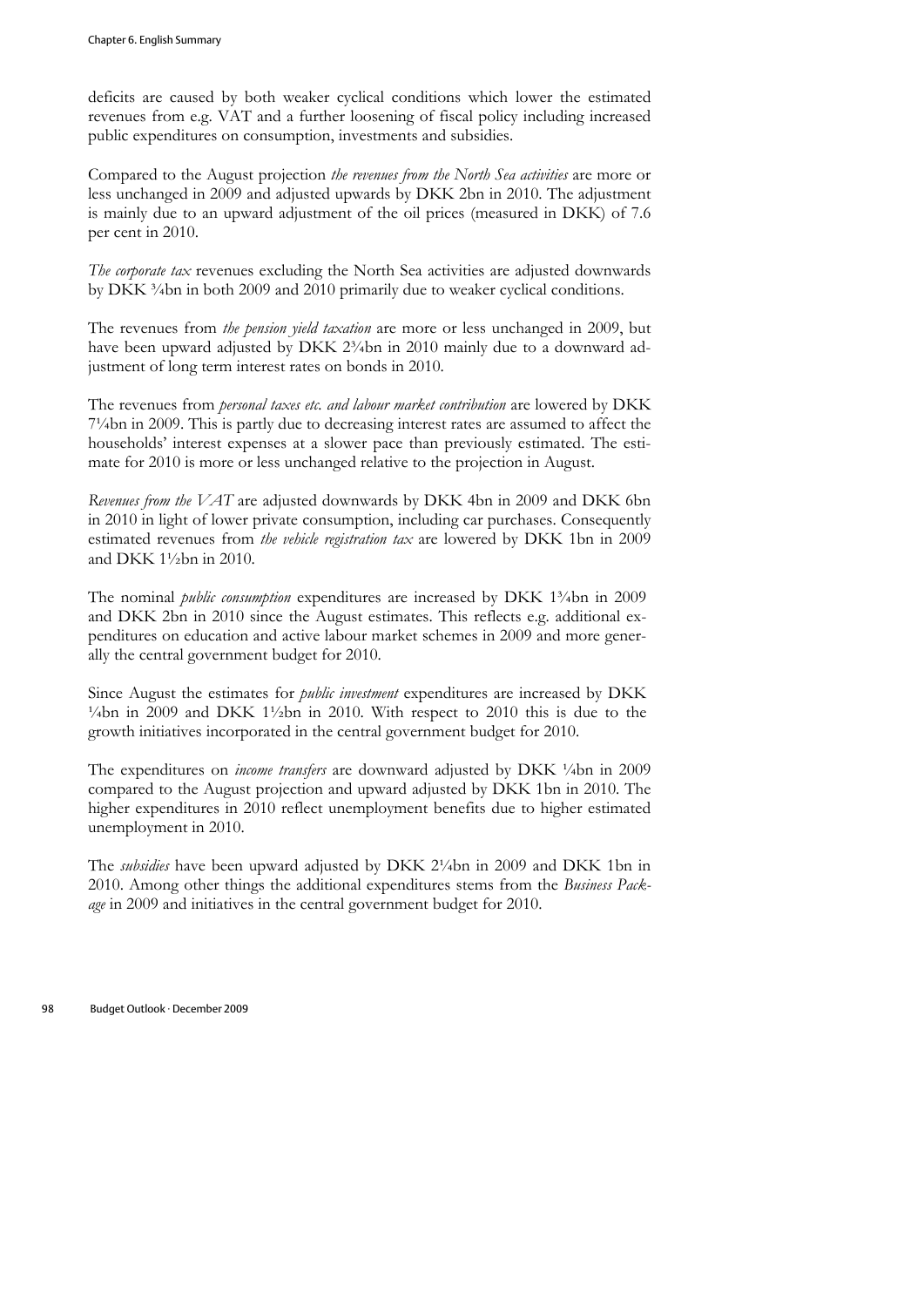The estimated *net interest expenditures and dividends* are lowered by DKK 3¼bn in 2009 and DKK 1¾bn in 2010 since August. The downward adjustments primarily reflect the inclusion of the surplus of Danmarks Nationalbank due to the revised methods of Statistics Denmark mentioned above. Furthermore, interest rate expenditures on foreign central government debt are reduced due to lower interest rates and a lower borrowing requirement relative to the August projection.

*Other expenditures and revenues* contribute to a reduction of the budget balance of DKK 2¾bn in 2009 and DKK 1½bn in 2010. This mainly reflects the revised methods of Statistics Denmark.

The expenditure burden, i.e. the ratio of government expenditure to GDP, is estimated at 56.8 per cent of GDP in 2011, which reflects an increase of 3.1 percentage points since 2004, *cf. table 6.3*. The increase is primarily due to growth in public consumption and investment, but also income transfers' share of GDP is increasing. In 2010 the expenditure burden excl. interest expenditures is expected to reach the highest level ever, primarily due to a high level of public consumption. However, the expenditure burden should also be seen in light of the expected reduced level of GDP.

| Table 6.3                                                                                                                                                                                                                                                                                                                                                                                                                                                                                                                                                                                                                                      | Expenditure, tax and revenue burden, 2004-2011 |      |      |      |      |      |      |      |      |                        |
|------------------------------------------------------------------------------------------------------------------------------------------------------------------------------------------------------------------------------------------------------------------------------------------------------------------------------------------------------------------------------------------------------------------------------------------------------------------------------------------------------------------------------------------------------------------------------------------------------------------------------------------------|------------------------------------------------|------|------|------|------|------|------|------|------|------------------------|
|                                                                                                                                                                                                                                                                                                                                                                                                                                                                                                                                                                                                                                                |                                                | 2004 | 2005 | 2006 | 2007 | 2008 | 2009 | 2010 | 2011 | Diff.<br>2004-<br>2011 |
|                                                                                                                                                                                                                                                                                                                                                                                                                                                                                                                                                                                                                                                | Per cent of GDP                                |      |      |      |      |      |      |      |      |                        |
|                                                                                                                                                                                                                                                                                                                                                                                                                                                                                                                                                                                                                                                | Expenditure burden <sup>1)</sup>               | 53.7 | 51.9 | 50.6 | 50.0 | 50.9 | 56.4 | 57.9 | 56.8 | 3.1                    |
|                                                                                                                                                                                                                                                                                                                                                                                                                                                                                                                                                                                                                                                | Tax burden                                     | 49.2 | 51.0 | 49.8 | 49.1 | 48.3 | 47.5 | 46.7 | 46.9 | $-2.3$                 |
|                                                                                                                                                                                                                                                                                                                                                                                                                                                                                                                                                                                                                                                | Revenue burden <sup>1)</sup>                   | 55.6 | 56.9 | 55.7 | 54.8 | 54.3 | 53.4 | 52.4 | 52.4 | $-3.2$                 |
| 1)<br>The specification of total public expenditures and revenues deviates from the specification from Sta-<br>tistics Denmark. Total public expenditures reflect public consumption, which includes revenues from<br>sales and calculated depreciation expenditure, and total revenues include calculated depreciation. The<br>specification of public expenditure from Statistics Denmark does not include public sales, which are<br>included in total revenues, and calculated depreciation is not included in public expenditures and<br>revenues in the specification from Statistics Denmark. Thus, the expenditure and revenue burdens |                                                |      |      |      |      |      |      |      |      |                        |

The tax burden, i.e. the ratio of aggregate tax revenues to GDP, is estimated to decrease from 49.2 per cent of GDP in 2004 to 46.9 per cent of GDP in 2011, i.e. a reduction of 2.3 percentage points. Relative to 2008, the tax burden is reduced by 1.6 percentage points in 2010. The decreasing tax burden notably reflects an ease of taxation as a result of the tax freeze, the *Spring Package* tax reform in 2004, reduced personal income taxes according to the tax agreement in 2007 and the *Spring Package 2.0* tax reform which was agreed upon in March 2009.

differ from the ascertained burdens based on the specifications according to Statistics Denmark.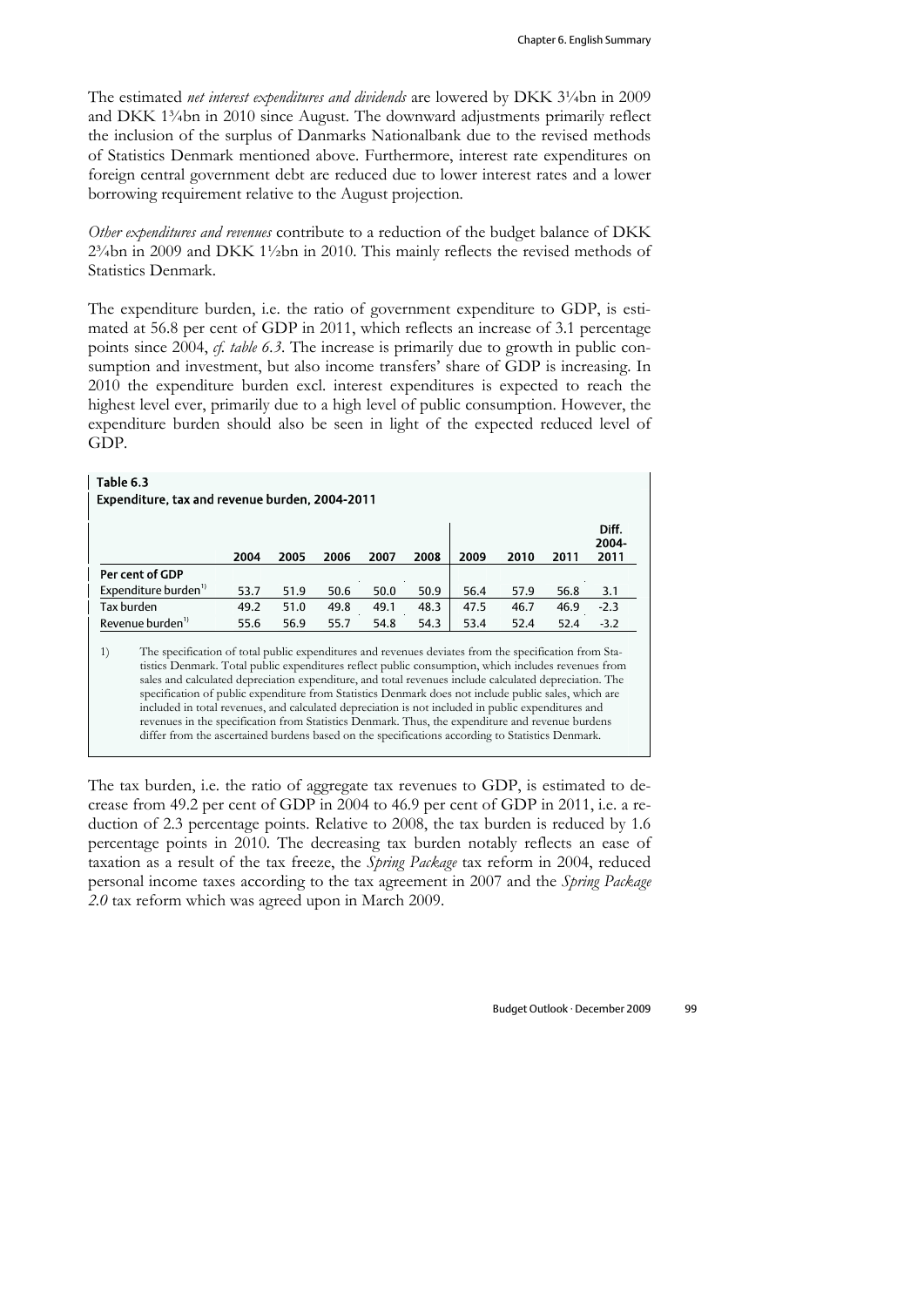The revenue burden, i.e. the ratio of general government revenues to GDP, is expected to decrease from 55.6 per cent of GDP in 2004 to 52.4 per cent of GDP in 2011. This is primarily caused by the reduced tax burden and lower non-tax revenues as share of GDP.

Detailed information about the expenditure, tax and revenue burden can be found in *annex 2*.

## 6.2 Fiscal stance

The *fiscal effect* is an indicator of fiscal policy stance. The fiscal effect measures the impact of fiscal policy changes on economic activity – measured by the estimated impact on GDP.

Based on the central government budget for 2010 and an estimate of the local government budgets for 2010 the fiscal effect is estimated at 1.0 per cent of GDP in 2009 and 0.8 per cent of GDP in 2010, *cf. table 6.4*. After a period of more or less neutral fiscal policy from 2005-2008, the fiscal effect is thus expansionary in 2009 and 2010.

| Table 6.4                       |                              |                          |                          |                          |      |      |        |
|---------------------------------|------------------------------|--------------------------|--------------------------|--------------------------|------|------|--------|
| <b>Fiscal effect, 2005-2011</b> |                              |                          |                          |                          |      |      |        |
|                                 | 2005                         | 2006                     | 2007                     | 2008                     | 2009 | 2010 | 2011   |
| Per cent of GDP                 |                              |                          |                          |                          |      |      |        |
| Expenditures                    | 0.2                          | 0.4                      | 0.0                      | $-0.3$                   | 0.7  | 0.5  | $-0.3$ |
| Revenues                        | 0.1                          | 0.1                      | 0.0                      | 0.0                      | 0.2  | 0.3  | $-0.1$ |
| <b>Fiscal effect</b>            | 0.3                          | 0.5                      | 0.0                      | $-0.3$                   | 1.0  | 0.8  | $-0.4$ |
| Special Pension scheme (SP)     | $\qquad \qquad \blacksquare$ | $\overline{\phantom{0}}$ | $\overline{\phantom{a}}$ | $\overline{\phantom{a}}$ | 0.3  | 0.0  | $-0.3$ |
| Funds in certain individual     |                              |                          |                          |                          |      |      |        |
| saving accounts                 |                              |                          |                          |                          |      | 0.1  | $-0.1$ |
|                                 |                              |                          |                          |                          |      |      |        |

Compared to the August projection the fiscal effect has been upward adjusted by 0.1 percentage point in 2009 and 2010 respectively. In 2009 the upward adjustment reflects higher growth in public consumption, while the adjustment in 2010 primarily is due to growth initiatives in the central government budget for 2010.

The fiscal effect does not include the release of the Special Pension (SP) funds in 2009 seeing that it is a private savings scheme. The release of the SP funds is estimated to increase economic activity by additional 0.3 per cent of GDP in 2009, based on the assumption that half of the released SP funds are spent on private consumption. Furthermore, it is assumed that approximately half of the consumption will take place in 2009, while the rest is consumed in 2010.

The central government budget for 2010 also opens for the possibility to withdraw funds in certain individual pension-saving accounts, which cover DKK 4½bn in to-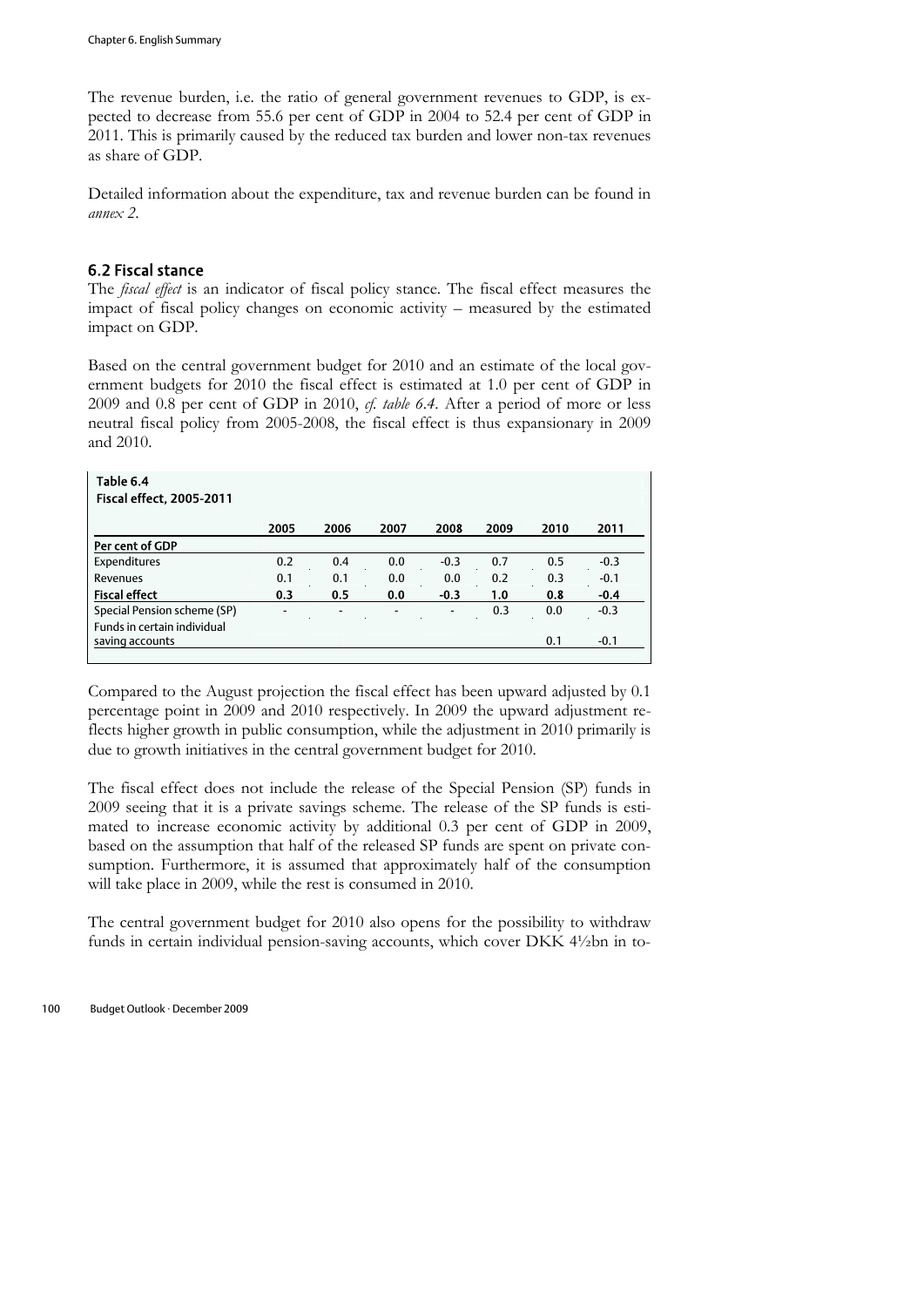tal. This initiative is expected to stimulate activity by another 0.1 per cent of GDP in 2010.

In total discretionary fiscal policy in 2009 and 2010 is estimated to increase the level of GDP by approx. 2¾ per cent in 2010.

Primarily based on technical assumptions the fiscal effect in 2011 is estimated at -0.4 per cent of GDP. This mainly reflects an assumed real growth in public investments of -15 per cent in 2011 in light of the historically high investment level in 2009 and 2010. Moreover, the phasing in of the *Spring Package 2.0* tax reform contributes to a fiscal contraction of 0.1 per cent of GDP.

#### 6.3 Structural budget balance

The structural budget balance is the actual general government balance adjusted for the estimated impact on the budget from the cyclical position of the economy and other special factors. Thus, the structural balance is determined mainly by fiscal policy and structural changes in the economy, including changes in the structural rate of unemployment and the underlying growth of the labour force. In light of the sudden change in growth of GDP, employment, private business earnings together with asset and oil prices, the calculation of the structural budget balance is more uncertain than usual.

In 2009 a structural budget balance deficit of ½ per cent of GDP is estimated, *cf. figure 6.1*. The structural budget deficit is estimated to increase to 1½ per cent of GDP in 2010, which primarily reflects further fiscal stimulation. Based on primarily technical assumptions a structural budget deficit is estimated of approx.  $1\frac{1}{4}$  per cent of GDP in 2011.

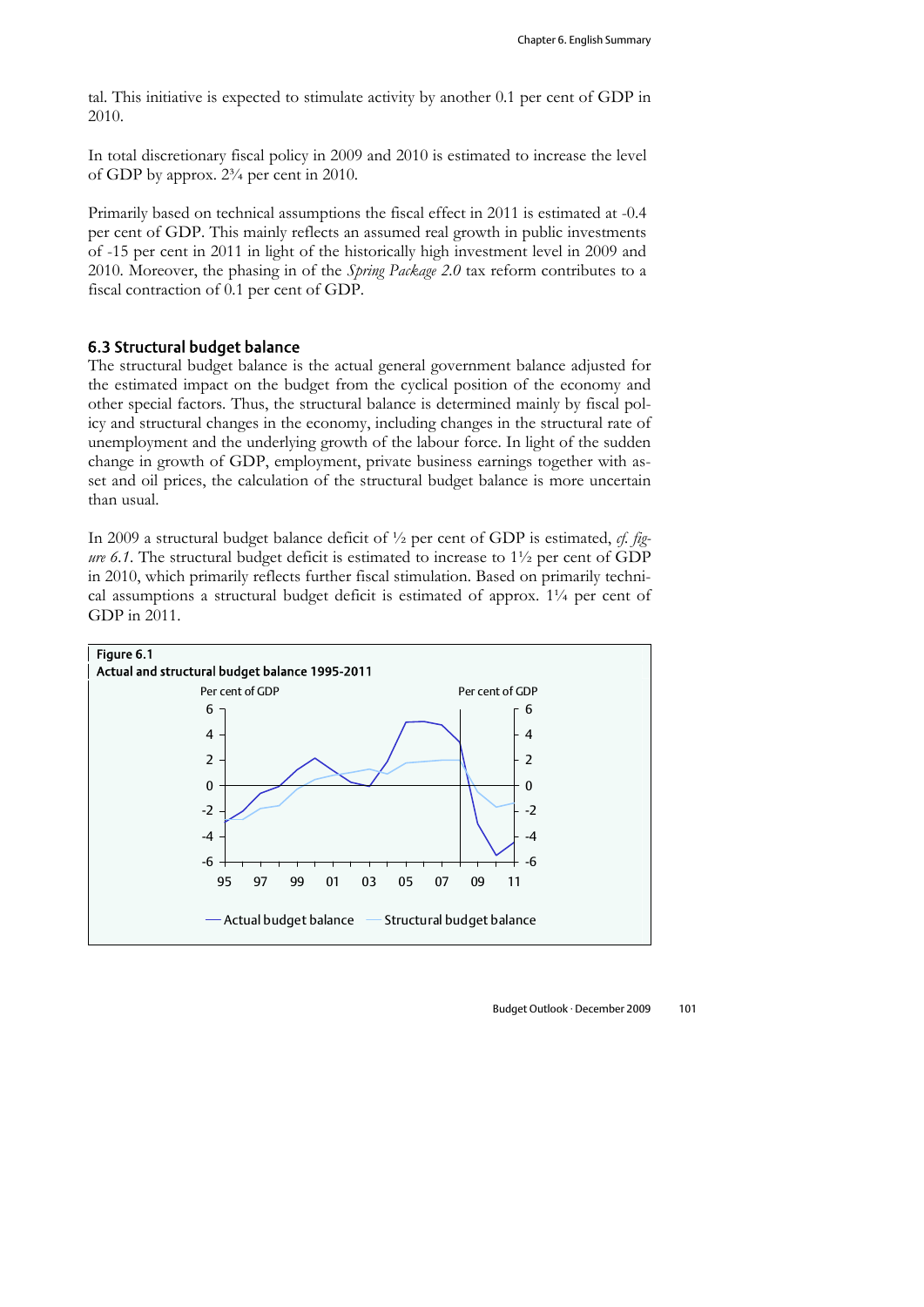For the period 2004 to 2008 cyclical conditions and the trends in financial markets contributed to significantly higher actual budget surpluses compared to the calculated structural surpluses. Extraordinarily large surpluses from the pension yield taxation in 2004 and 2005 as well as favourable cyclical conditions in 2006-2008 contributed to higher actual surpluses. In addition, high revenues from the North Sea activities due to the trend in oil prices have contributed to the budget balance surpluses.

For the period 2009 to 2011 the structural budget deficits are estimated to be lower than the expected actual deficits. This reflects among other things weakened cyclical conditions and lower expected revenues from the pension yield taxation relative to the calculated normal level. The expansionary fiscal policy reduces both the actual and the structural budget balance.

From 2002 to 2010 the structural budget balance is estimated to be reduced by 2½ percentage points of GDP, *cf. table 6.5*. Based on primarily technical assumptions, the structural budget balance is estimated to increase by ½ percentage point from 2010 to 2011.

| Structural budget balance (per cent of GDP), 2002-2011 |        |                                     |                                      |                   |                        |                          |                                       |        |  |  |  |
|--------------------------------------------------------|--------|-------------------------------------|--------------------------------------|-------------------|------------------------|--------------------------|---------------------------------------|--------|--|--|--|
|                                                        |        | <b>Structural</b><br><b>Balance</b> |                                      |                   |                        |                          |                                       |        |  |  |  |
|                                                        |        | (corrected for SP)                  |                                      | <b>Pension</b>    |                        | Change due to            |                                       |        |  |  |  |
|                                                        | Level  | Yearly<br>change                    | <b>Fiscal</b><br>policy <sup>1</sup> | yield<br>taxation | <b>Net</b><br>interest | North Sea<br>oil and gas | <b>Special</b><br>items <sup>2)</sup> | Other  |  |  |  |
|                                                        |        |                                     |                                      |                   |                        |                          |                                       |        |  |  |  |
| 2002                                                   | 0.9    |                                     |                                      |                   |                        |                          |                                       |        |  |  |  |
| 2003                                                   | 1.4    | 0.5                                 | 0.1                                  | 0.0               | 0.3                    | 0.2                      | 0.1                                   | $-0.2$ |  |  |  |
| 2004                                                   | 1.0    | $-0.4$                              | $-1.3$                               | 0.0               | 0.3                    | 0.2                      | 0.0                                   | 0.6    |  |  |  |
| 2005                                                   | 1.8    | 0.8                                 | $-0.3$                               | 0.1               | 0.3                    | 0.1                      | 0.0                                   | 0.6    |  |  |  |
| 2006                                                   | 1.7    | $-0.1$                              | $-0.6$                               | 0.1               | 0.2                    | 0.1                      | $-0.1$                                | 0.1    |  |  |  |
| 2007                                                   | 1.9    | 0.2                                 | 0.3                                  | 0.0               | 0.2                    | 0.1                      | $-0.1$                                | $-0.2$ |  |  |  |
| 2008                                                   | 1.9    | 0.0                                 | 0.2                                  | 0.0               | 0.1                    | 0.1                      | $-0.1$                                | $-0.3$ |  |  |  |
| 2009                                                   | $-0.6$ | $-2.5$                              | $-2.1$                               | 0.1               | 0.0                    | $-0.1$                   | $-0.1$                                | $-0.2$ |  |  |  |
| 2010                                                   | $-1.6$ | $-1.0$                              | $-1.2$                               | 0.0               | 0.0                    | $-0.2$                   | 0.0                                   | 0.3    |  |  |  |
| 2011                                                   | $-1.2$ | 0.4                                 | 1.0                                  | 0.0               | 0.0                    | $-0.1$                   | 0.0                                   | $-0.4$ |  |  |  |
| Total                                                  |        | $-2.1$                              | $-3.9$                               | 0.3               | 1.4                    | 0.4                      | $-0.3$                                | 0.3    |  |  |  |

2) Special items include among other things various net current and capital transfers.

Fiscal policy reduces the structural budget balance by nearly 5 percentage points from 2002 to 2010 of which 3¼ percentage points is contained in the period 2008 to 2010. This mainly reflects increased public consumption and investment expenditures as well as the tax reductions in the *Spring Package 2.0*.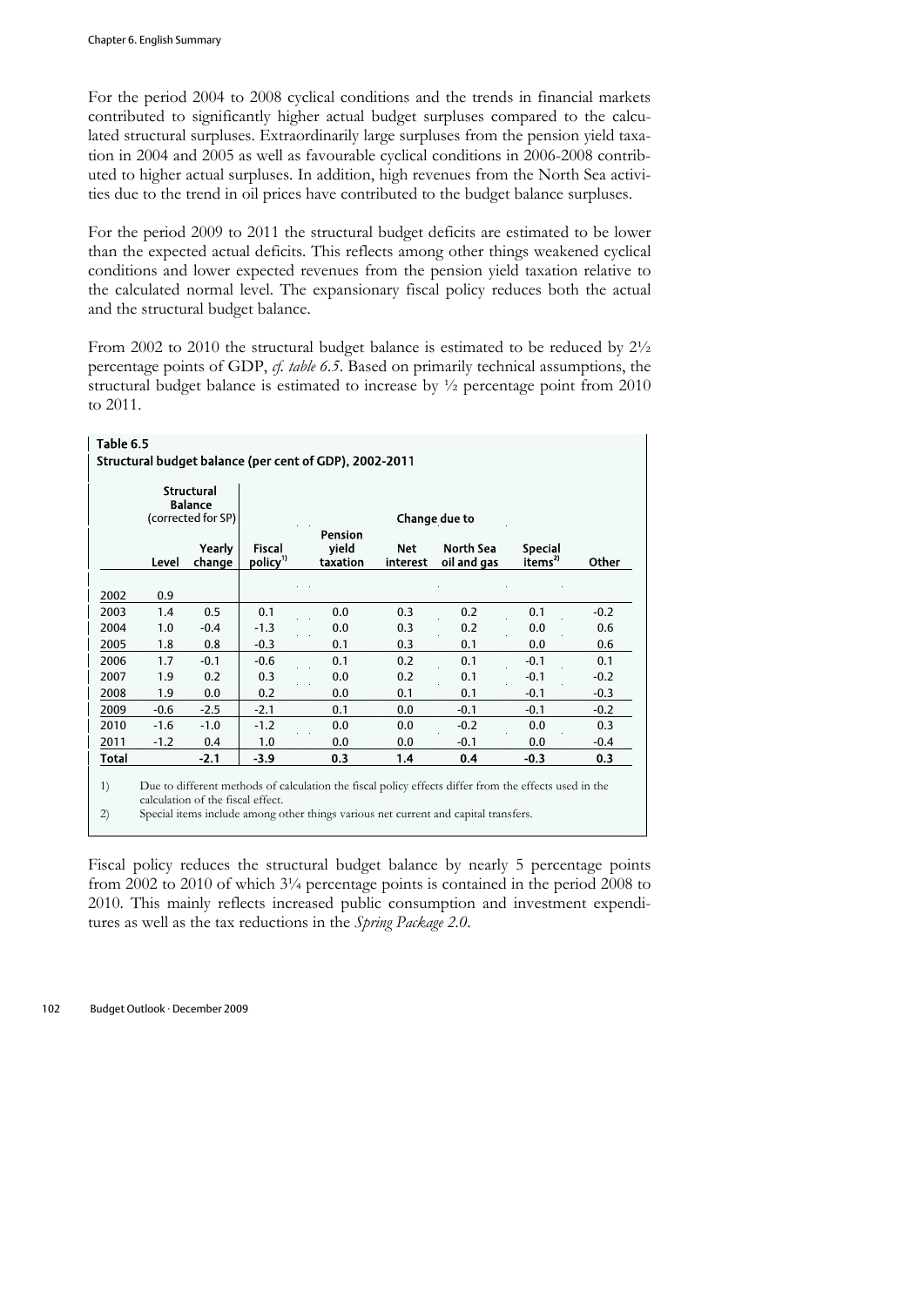Decreasing net interest rate expenditures are expected to improve the structural budget balance from 2002 to 2010 by nearly 1½ percentage point.

#### 6.4 Public investments

To support growth and employment, several investment projects have been launched in the course of 2009. Hence a historically high growth in public investments has been planned in 2009 and 2010.

With the growth initiatives due to the agreement of the central government budget for 2010 additional investments of DKK 5bn will be undertaken in 2010-2013. Among the new projects are maintenance of roads owned by the central government, maintenance of hospitals and energy improvements of central government buildings.

From the so called *Quality Fund* approximately DKK 6bn are to be invested in 2010 in new hospitals, more efficient work forms, the primary schools, day care institutions and institutions for elderly. Furthermore, investments in infrastructure are increased in light of the *Agreement on Green Transportation Policy*.

Public investments in total are expected to increase from a level of DKK 31½bn in 2004-2008 to DKK 44bn in 2010, *cf. figure 6.2a*. This corresponds to an increase of DKK 12½bn or nearly 40 per cent.





Source: Statistics Denmark and own calculations.

Real growth in public investments is thus estimated at 12.6 per cent in 2009 and 18.4 per cent in 2010. For the first time since the 1960's public investments are expected to grow by two-digit numbers two years in a row. In addition, public investments are estimated to constitute 2.6 per cent of GDP in 2010, *cf. figure 6.2b*.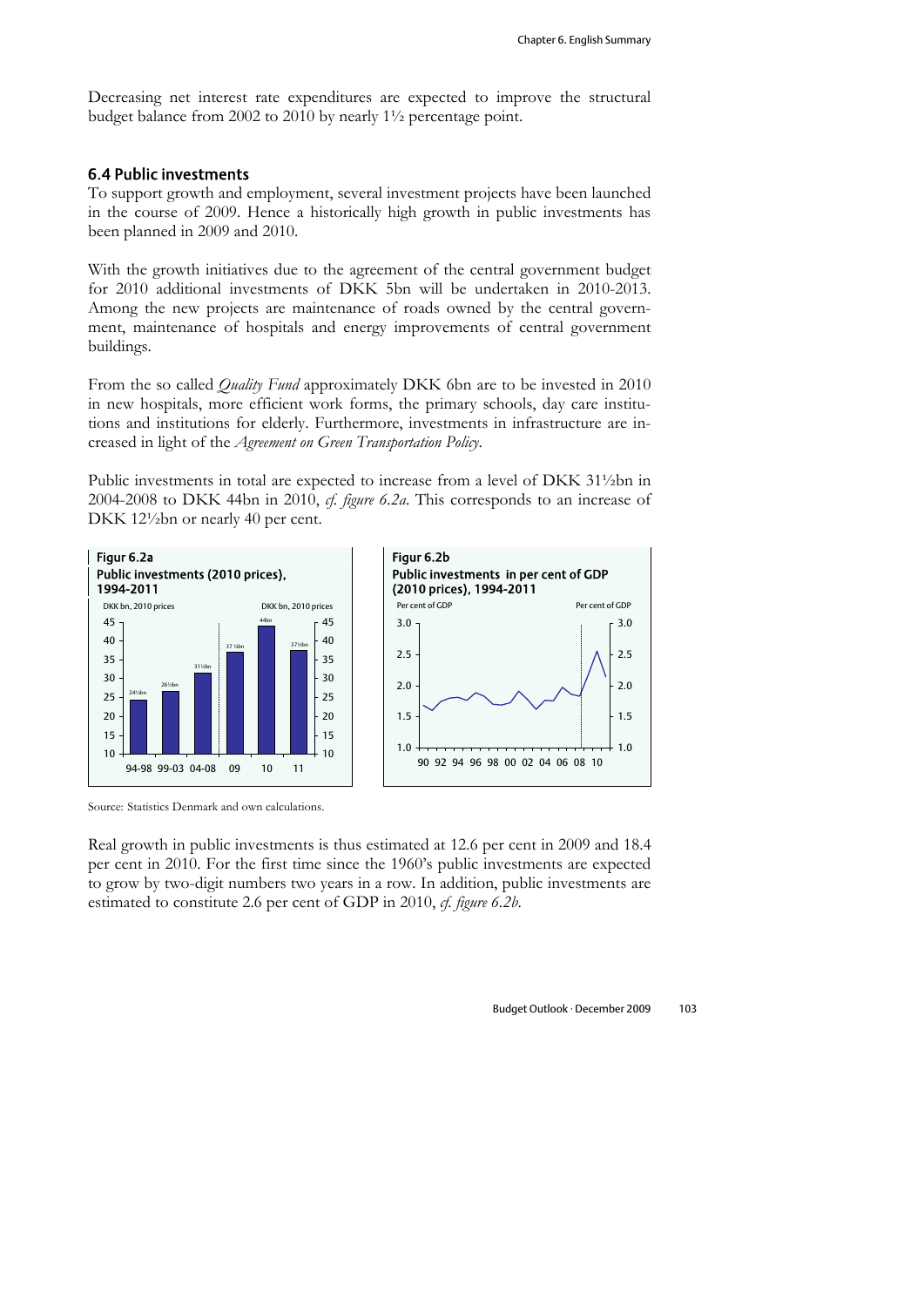## 6.5 Central government finances

The central government budget for 2010 implies a deficit on the current, investment and lending account, i.e. the CIL-account<sup>1</sup>, of DKK 77 $\frac{1}{4}$ bn in 2010 (4.5 per cent of GDP), *cf. table 6.6*. In 2009 the deficit on the CIL-account is estimated at DKK 52½bn (3.1 per cent of GDP).

| Table 6.6                     |               |                 |         |                                       |                             |        |
|-------------------------------|---------------|-----------------|---------|---------------------------------------|-----------------------------|--------|
| <b>CIL-account, 2009-2010</b> |               |                 |         |                                       |                             |        |
|                               |               | 2009            |         |                                       | 2010                        |        |
|                               | <b>August</b> | <b>December</b> | Diff.   | <b>August</b><br>(Budget<br>proposal) | <b>December</b><br>(Budget) | Diff.  |
| DKK bn, current prices        |               |                 |         |                                       |                             |        |
| <b>Total revenues</b>         | 605.1         | 581.3           | $-23.8$ | 576.5                                 | 591.8                       | 15.3   |
| Total expenditures            | 631.6         | 633.8           | 2.2     | 667.6                                 | 669.2                       | 1.6    |
| <b>CIL-account</b>            | $-26.5$       | $-52.5$         | $-26.0$ | $-91.1$                               | $-77.3$                     | 13.8   |
| <b>CIL-account</b>            |               |                 |         |                                       |                             | 0.8    |
| (per cent of GDP)             | $-1.6$        | $-3.1$          | $-1.6$  | $-5.2$                                |                             | $-4.5$ |

The expected deficits in 2009 and 2010 reflect the weakened cyclical conditions which causes reduced revenues from taxes and duties and increased expenditures on unemployment benefits. In addition, fiscal policy in both years contributes to the deficit.

Compared to the August estimates the CIL-account is adjusted downwards by DKK 26bn in 2009 and upward by DKK 13¾bn in 2010. This is primarily due to further deferment of payments of income taxes and labour market contribution, which deteriorates the CIL-account in 2009 and improves the CIL-account in 2010.

The CIL-account is to a varying degree affected by one-off measures from year to year, *cf. figure 6.3*. Corrected for one-off measures etc., the deficit on the CIL-account is estimated at DKK 29½bn in 2009 (1.8 per cent of GDP) and DKK 74¾bn in 2010 (4.3 per cent of GDP). Thus, in both 2009 and 2010 the corrected CIL-deficit is lower than the expected actual CIL-deficit.

In 2009 the correction for one-off measures is partly due to the mentioned deferred payments of income taxes etc., lower than normal revenues from the pension yield taxation and increased payments of tax deductible pension contributions caused by the *Spring Package 2.0*. Higher revenues from the duty on withdrawals from the Special Pension scheme (SP) pull in the opposite direction.

104 Budget Outlook · December 2009

 $\overline{a}$ 

<sup>1</sup> The CIL-account differs from the national account based on the central government balance with respect to the accruals concept (e.g. taxes), the treatment of financial transactions etc. In addition, some institutions that are part of the central government accounts are not considered part of the central government sector in the national accounts, and some institutions that are not part of the central government accounts are considered part of the central government sector.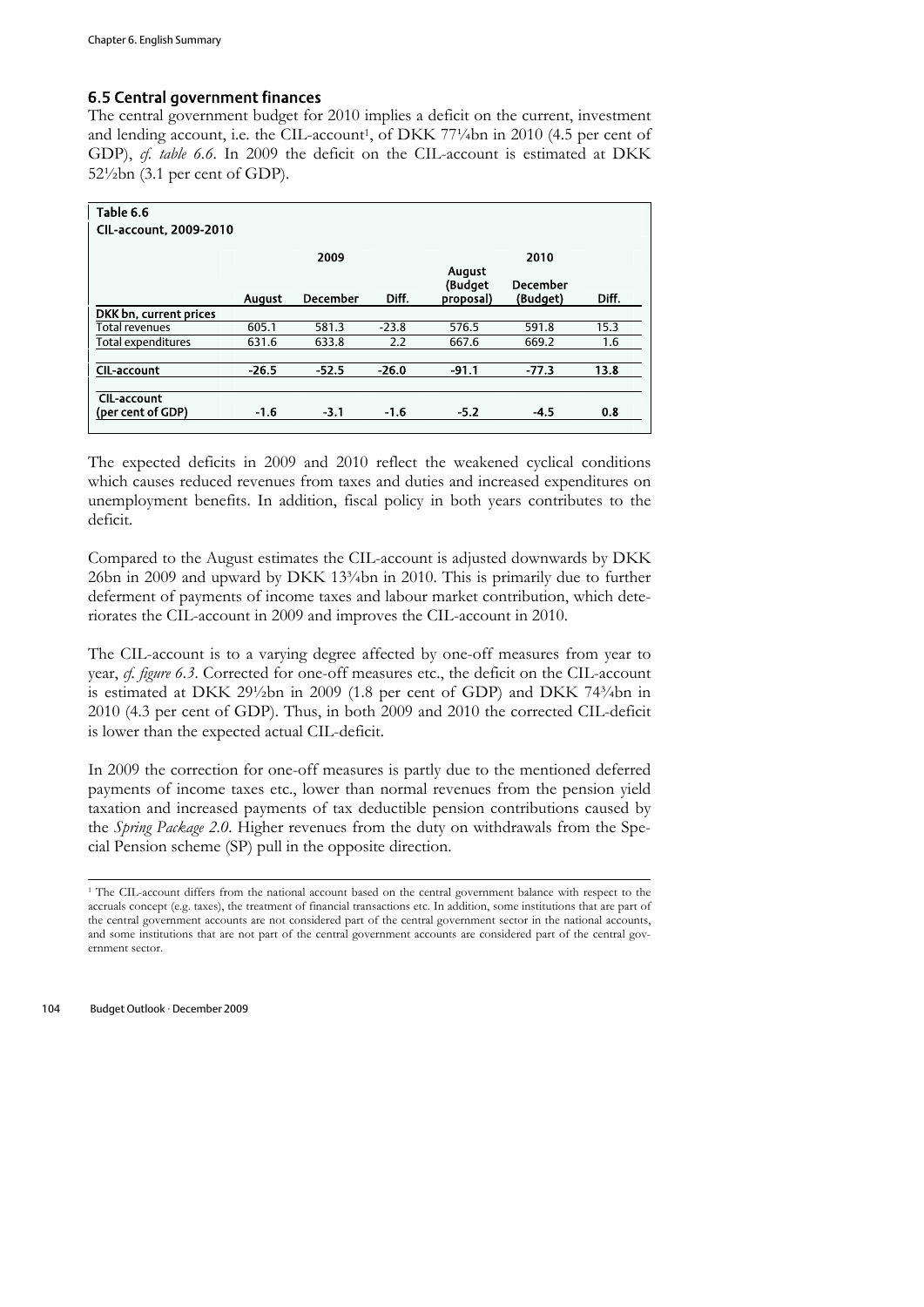In 2010 the lower corrected CIL-deficit is mainly due to lower revenues from the pension yield taxation compared to revenues in years with normal yields. The deferred payments of income taxes etc. pull in the opposite direction.



### 6.6 Central government financing requirement and debt

Central government debt measured as a percentage of GDP is estimated to increase from 11.3 per cent of GDP in 2008 to 23.7 per cent of GDP in 2010 corresponding to an increase by nearly 12½ percentage points, *cf. table 6.7*.

| Table 6.7                                    |          |          |          |                |
|----------------------------------------------|----------|----------|----------|----------------|
| Central government debt, 2008-2010           |          |          |          |                |
|                                              |          |          |          |                |
|                                              | 2008     | 2009     | 2010     | Diff.<br>08-10 |
|                                              |          |          |          |                |
| End of year, nominal value (current prices)  |          |          |          |                |
| Domestic debt                                | 429.5    | 474.9    | 542.7    | 113.2          |
| Foreign debt                                 | 133.1    | 140.1    | 144.7    | 11.3           |
| The central government's account in Danmarks |          |          |          |                |
| Nationalbank                                 | $-230.6$ | $-149.6$ | $-149.6$ | 81.3           |
| Assets of the Social Pension Fund            | $-124.7$ | $-118.3$ | $-114.1$ | 10.6           |
| Assets of other funds                        | $-11.0$  | $-12.7$  | $-14.5$  | $-3.5$         |
|                                              |          |          |          |                |
| Central government debt, DKK bn              | 196.2    | 334.4    | 409.2    | 213.0          |
| Central government debt, per cent of GDP     | 11.3     | 20.0     | 23.7     | 12.4           |
|                                              |          |          |          |                |

Measured in nominal terms the central government debt is estimated to increase from DKK 196¼bn in 2008 to DKK 409¼bn in 2010 corresponding to an increase of DKK 213¼bn. The increase in debt reflects a higher CIL-account deficit and in-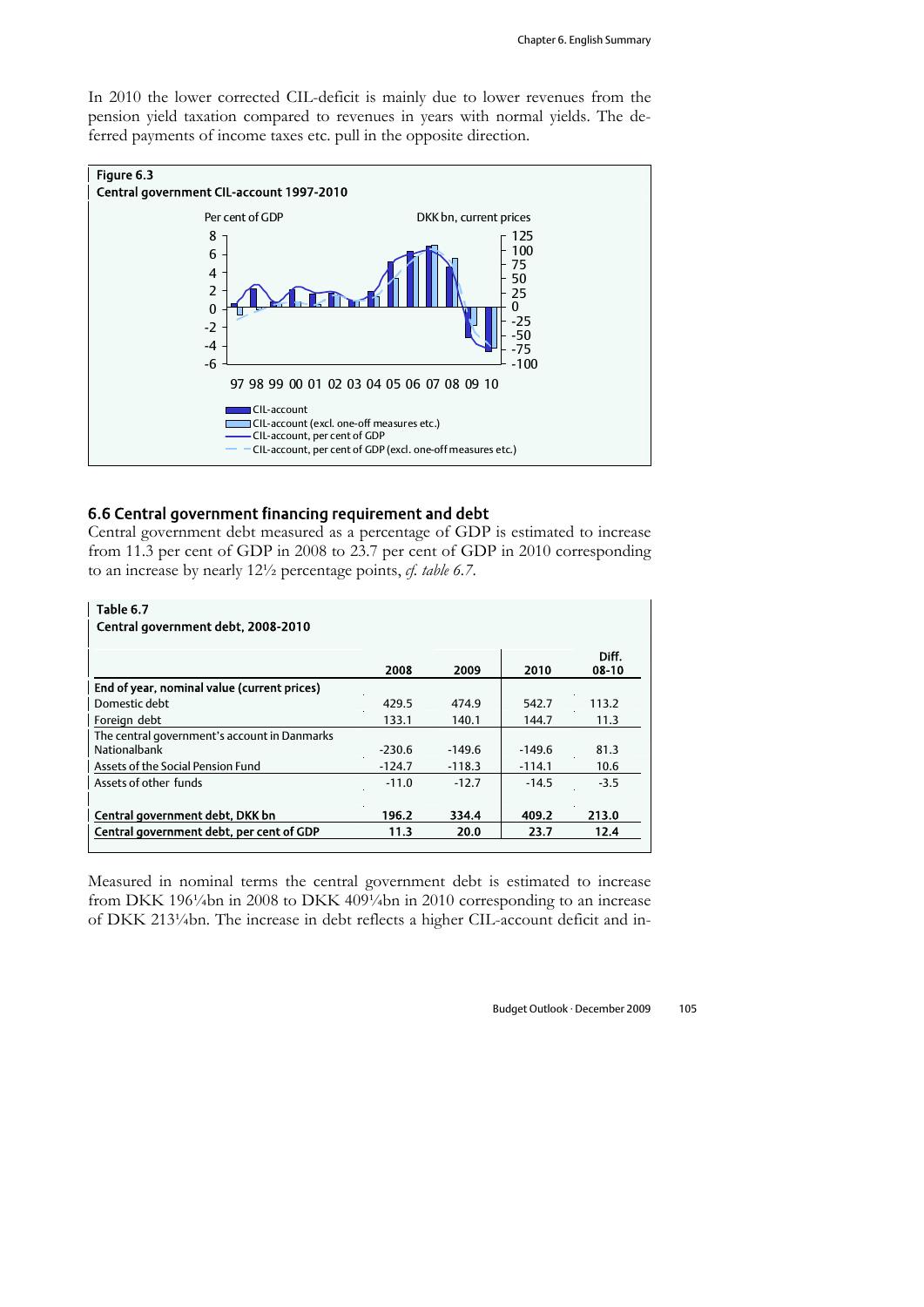creased relending through *the Credit Package*, *Finansiel Stabilitet A/S*, relending to Iceland, Latvia and export loans through *Eksport Kredit Fonden*.

In 2009 the net financing requirement is estimated at DKK 141½bn, *cf. table 6.8*. This is an upward adjustment of approx. DKK 9¼bn in 2009 compared to the short term projection in August, which is primarily due to a larger expected deficit on the CIL-account reflecting deferred payments of labour tax remittances. Contrary to this, lower relending contributes to a lower net financing requirement in 2009.

| Table 6.8                                                             |              |              |         |                              |                  |  |  |  |  |
|-----------------------------------------------------------------------|--------------|--------------|---------|------------------------------|------------------|--|--|--|--|
| CIL-account and net financing requirement, 2008-2010                  |              |              |         |                              |                  |  |  |  |  |
|                                                                       | 2008         | 2009<br>2010 |         |                              |                  |  |  |  |  |
|                                                                       | <b>Final</b> | Aug.         | Dec.    | Aug.<br>(Budget<br>proposal) | Dec.<br>(Budaet) |  |  |  |  |
| DKK bn                                                                |              |              |         |                              |                  |  |  |  |  |
| <b>CIL-account</b>                                                    | 72.3         | $-26.5$      | $-52.5$ | $-91.1$                      | $-77.3$          |  |  |  |  |
| Total relending <sup>1)</sup>                                         | $-13.5$      | $-104.9$     | $-88.7$ | $-18.2$                      | 2.9              |  |  |  |  |
| Differences between posted revenues and<br>expenditures and cash flow | $-10.4$      | $-0.9$       | $-0.4$  | $-0.1$                       | 0.0              |  |  |  |  |
| Net financing requirement (-net balance)                              | $-48.3$      | 132.3        | 141.6   | 109.5                        | 74.5             |  |  |  |  |
| 1)<br>Including relending to infrastructure entities.                 |              |              |         |                              |                  |  |  |  |  |

In 2010 the net financing requirement is estimated at DKK 74½bn which is a reduction of DKK 35bn relative to August projection. This reflects among other things the deferred payments of labour tax remittances, which moves liquid assets from 2009 to 2010. Further, the total amount of relending is expected to increase in 2010 of which DKK 18bn is due to *Finansiel Stabilitet A/S*. It is assumed that *Finansiel Stabilitet A/S* repays previous loans, carries out a part of the warranty provision from the private preparedness in relation to *Bank Package I* and reduces the liquid stock. Thus, the relending to *Finansiel Stabilitet A/S* is highly uncertain and depends on trends in financial markets.

Since the projection in August the central government gross financing requirement is reduced by DKK 12bn to a level of DKK 127<sup>3</sup>/abn in 2009, cf. table 6.9. The reduction is primarily due to a lower foreign financing requirement. In 2010 the gross financing requirement is estimated at DKK 150½bn. The increase in financing requirement from 2009 to 2010 primarily reflects a significant weakening of the public finances including large deficits on the CIL-account.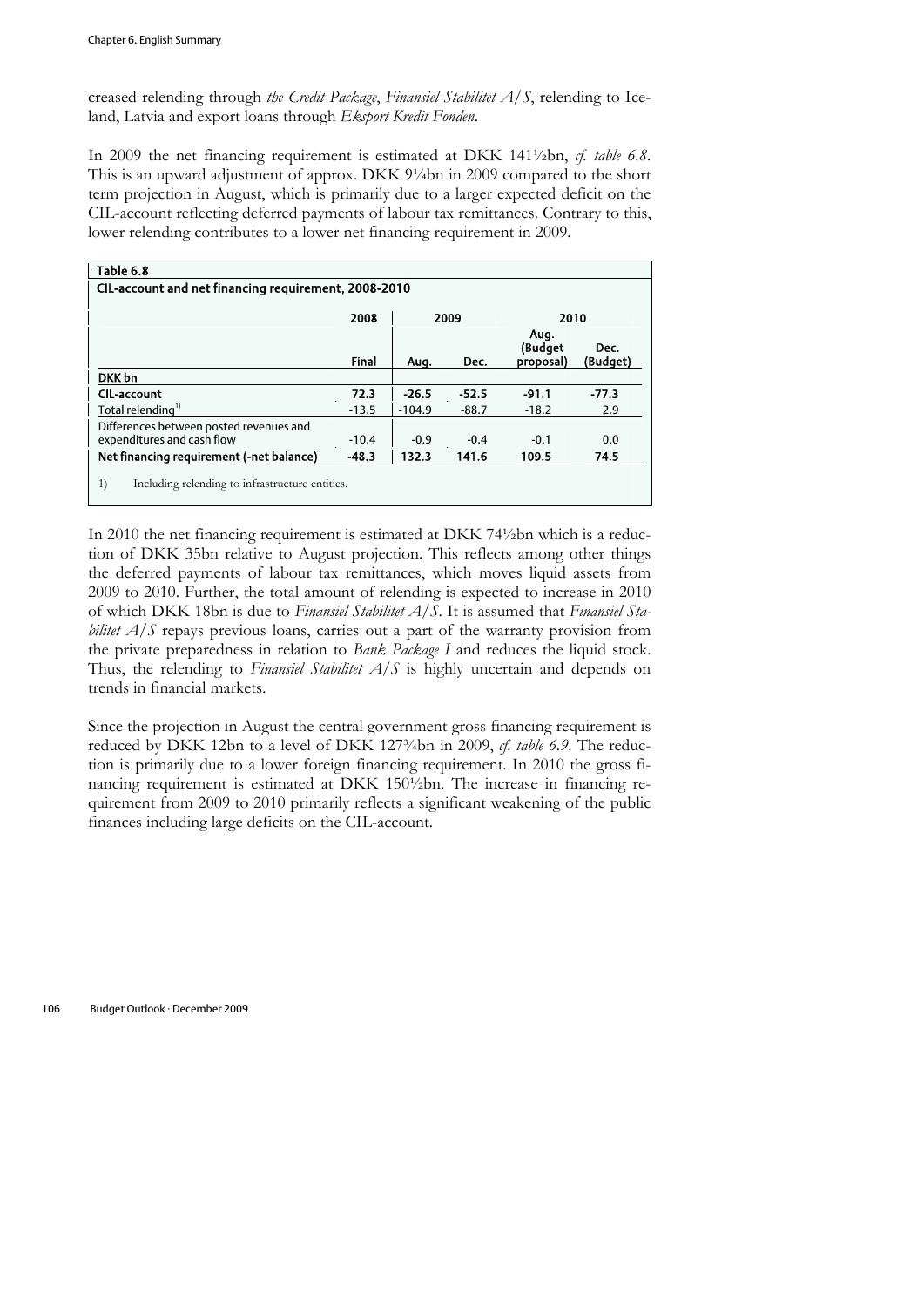| Table 6.9                                                                |              |       |       |                                   |                       |  |  |  |  |
|--------------------------------------------------------------------------|--------------|-------|-------|-----------------------------------|-----------------------|--|--|--|--|
| Gross financing requirement and state borrowing, 2008-2010               |              |       |       |                                   |                       |  |  |  |  |
|                                                                          | 2008         | 2009  |       | 2010                              |                       |  |  |  |  |
|                                                                          | <b>Final</b> | Aug.  | Dec.  | Aug.<br><b>Budget</b><br>proposal | Dec.<br><b>Budget</b> |  |  |  |  |
| DKK bn                                                                   |              |       |       |                                   |                       |  |  |  |  |
| Net financing requirement <sup>1)</sup><br>(-net balance)                | $-48.3$      | 132.3 | 141.6 | 109.5                             | 74.5                  |  |  |  |  |
| -Redemption of central government<br>debt                                | 62.7         | 93.5  | 105.8 | 76.7                              | 77.2                  |  |  |  |  |
| <b>Gross financing requirement</b>                                       | 14.4         | 225.9 | 247.3 | 186.2                             | 151.7                 |  |  |  |  |
| -Payments to the central<br>government in currency swaps                 | 5.6          | 11.1  | 11.0  | 1.2                               | 1.1                   |  |  |  |  |
| -Drawing on the central government's<br>account in Danmarks Nationalbank | $-171.8$     | 75.0  | 108.6 | 20.0                              | 0.0                   |  |  |  |  |
| <b>Borrowing requirement</b>                                             | 180.6        | 139.9 | 127.8 | 165.0                             | 150.6                 |  |  |  |  |
|                                                                          |              |       |       |                                   |                       |  |  |  |  |

1) Incl. payments from the central government in currency swaps and net bond purchase of state owned funds.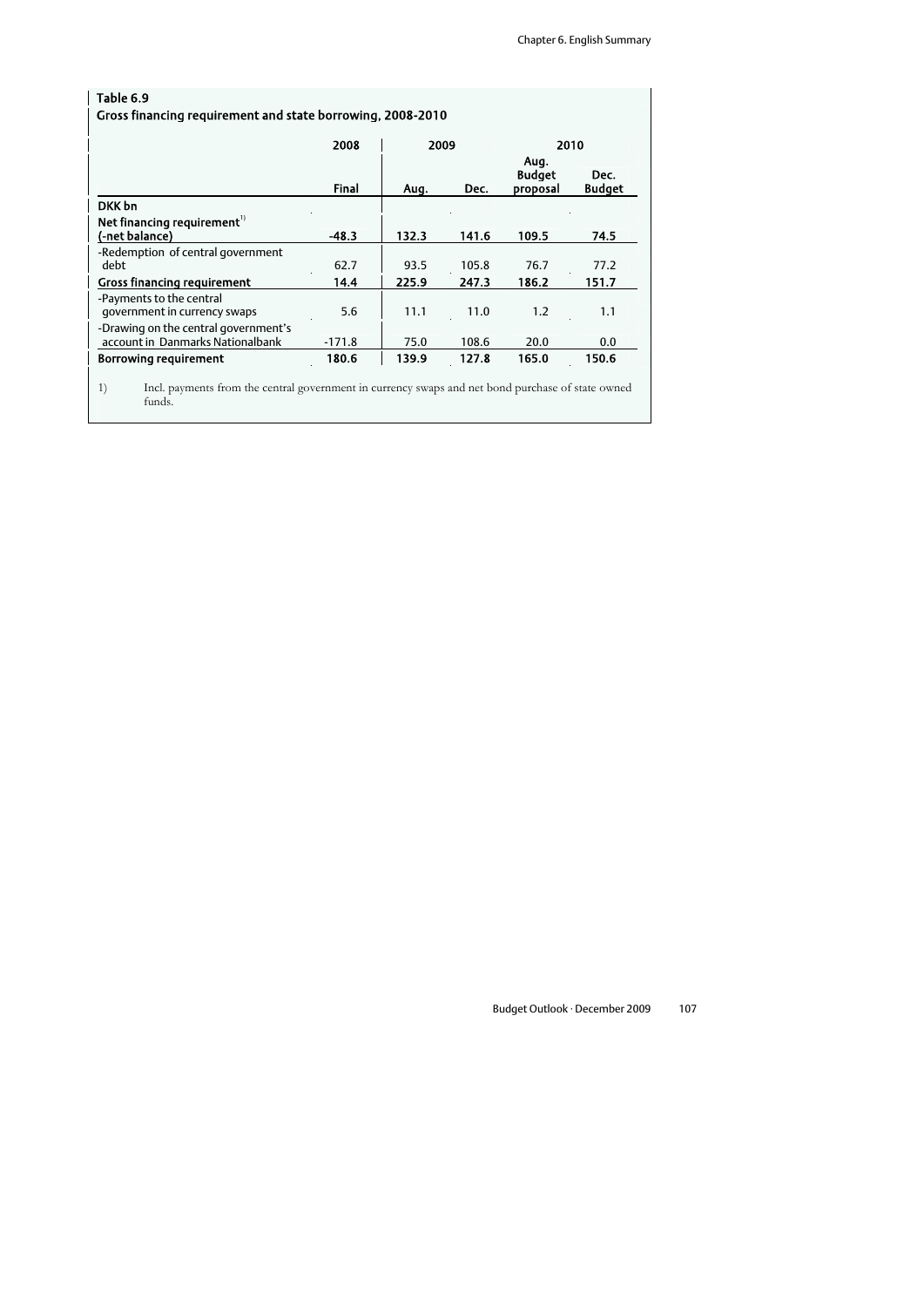## Annex 1

| Table 1                                             |       |       |        |         |                |        |         |                |        |
|-----------------------------------------------------|-------|-------|--------|---------|----------------|--------|---------|----------------|--------|
| General government finances, 2008-2010              |       |       |        |         |                |        |         |                |        |
|                                                     |       | 2008  |        |         | 2009           |        |         | 2010           |        |
|                                                     | Aug.  | Dec.  | Diff.  | Aug.    | Dec.           | Diff.  | Aug.    | Dec.           | Diff.  |
| DKK bn. current<br>prices                           |       |       |        |         |                |        |         |                |        |
| Public consumption                                  | 463.0 | 463.8 | 0.8    | 487.6   | 489.3          | 1.7    | 505.7   | 507.7          | 2.0    |
| Income transfers                                    | 263.1 | 263.2 | 0.1    | 282.6   | 282.4          | $-0.3$ | 304.9   | 305.9          | 1.0    |
| Investment                                          | 30.9  | 31.8  | 0.8    | 36.2    | 36.5           | 0.3    | 42.6    | 44.0           | 1.4    |
| Interest expenditure                                | 31.2  | 31.9  | 0.7    | 36.8    | 36.5           | $-0.3$ | 39.3    | 37.1           | $-2.2$ |
| <b>Subsidies</b>                                    | 38.2  | 37.1  | $-1.1$ | 42.5    | 44.7           | 2.2    | 43.4    | 44.5           | 1.1    |
| Other expenditures <sup>1)</sup>                    | 55.9  | 56.0  | 0.1    | 52.8    | 52.2           | $-0.6$ | 59.1    | 59.5           | 0.4    |
| <b>Total expenditure</b>                            | 882.5 | 883.8 | 1.3    | 938.5   | 941.6          | 3.1    | 994.9   | 998.7          | 3.8    |
| Personal income                                     |       |       |        |         |                |        |         |                |        |
| taxes <sup>2</sup>                                  | 375.2 | 372.3 | $-2.8$ | 373.9   | 367.7          | $-6.2$ | 352.4   | 353.3          | 0.9    |
| Labour market<br>Contributions                      | 80.5  | 80.2  | $-0.3$ | 81.3    | 80.2           | $-1.1$ | 81.8    | 81.4           | $-0.4$ |
| Corporate taxes                                     | 59.4  | 59.4  | 0.0    | 40.9    | 40.0           | $-0.8$ | 46.0    | 46.7           | 0.7    |
| Pension yield taxation                              | 6.2   | 9.2   | 3.0    | 6.5     | 6.3            | $-0.1$ | 9.2     | 12.0           | 2.8    |
| VAT                                                 | 175.3 | 175.5 | 0.2    | 169.8   | 165.9          | $-3.9$ | 177.2   | 171.1          | $-6.1$ |
| Vehicle registration tax                            | 19.7  | 19.7  | 0.0    | 13.5    | 12.5           | $-1.0$ | 15.1    | 13.8           | $-1.4$ |
| Other duties                                        | 102.4 | 102.5 | 0.0    | 99.8    | 100.2          | 0.4    | 106.1   | 107.1          | 1.0    |
| Other taxes <sup>3)</sup>                           | 16.8  | 16.8  | 0.0    | 17.9    | 17.0           | $-0.9$ | 17.9    | 17.0           | $-1.0$ |
| Interest revenues                                   | 27.1  | 30.4  | 3.3    | 25.3    | 28.4           | 3.0    | 27.4    | 27.0           | $-0.4$ |
| Gross operating<br>surplus                          | 31.9  | 32.1  | 0.2    | 32.5    | 32.5           | 0.0    | 33.5    | 33.6           | 0.1    |
| Other revenues <sup>4)</sup>                        | 47.3  | 45.6  | $-1.7$ | 43.7    | 40.5           | $-3.2$ | 42.2    | 41.4           | $-0.7$ |
| <b>Total revenue</b>                                | 942.0 | 943.6 | 1.7    | 905.1   | 891.3 -13.8    |        | 908.7   | 904.3          | $-4.4$ |
| <b>General government</b><br>budget balance         | 59.5  | 59.8  | 0.3    | $-33.5$ | $-50.3 - 16.9$ |        | $-86.3$ | $-94.4$        | $-8.2$ |
| Net interest<br>Expenditure                         | 4.1   | 1.5   | $-2.6$ | 11.5    | 8.2            | $-3.3$ | 11.9    | 10.1           | $-1.8$ |
| General government<br>primary balance <sup>5)</sup> | 63.6  | 61.3  | $-2.2$ | $-22.0$ | $-42.2 -20.1$  |        | $-74.4$ | $-84.3 - 10.0$ |        |

Note: The specification of total public expenditures and revenues deviates from the specification from Statistics Denmark. Total public expenditures reflect public consumption, which includes revenues from sales and calculated depreciation expenditure, and total revenues include calculated depreciation. The specification of public expenditure from Statistics Denmark does not include public sales, which are included in total revenues, and calculated depreciation is not included in public expenditures and revenues in the specification from Statistics Denmark.

1) Other expenditures include capital transfers, transfers to the Faroe Islands and Greenland and Danish EU-contributions.

2) Personal income taxes include withholding taxes, tax on imputed income from owner occupied dwellings, specific taxes from households, tax on estates of deceased persons and other personal taxes.

3) Other taxes include social security contributions (labour market supplementary pension scheme contributions, unemployment insurance contributions and early retirement contributions).

4) Other revenues include profits from public enterprises, current and capital transfers from other domestic sectors and EU, and imputed (calculated) revenues such as contributions to civil servants' earned pension.

5) The general government primary balance states the balance of the general government finances before net interest expenditures.